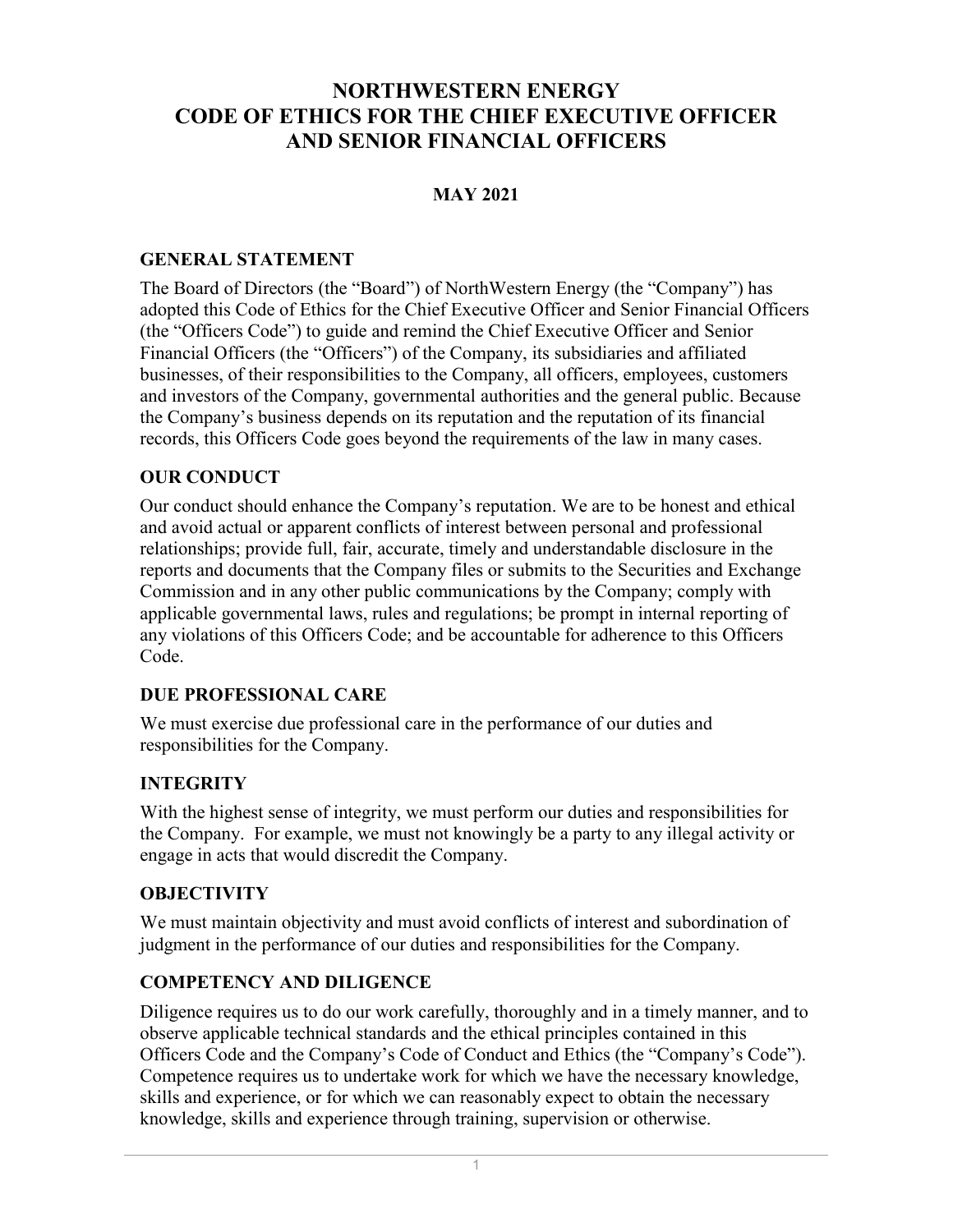## **PREPARATION OF FINANCIAL STATEMENTS**

We must make accurate representations regarding the Company's financial statements or any facts in the preparation of the Company's financial statements, records or related information and must comply with all applicable laws, standards, principles, guidelines, rules and regulations in the preparation of the Company's financial statements, including generally accepted accounting principles.

We shall not take, permit or direct another to take any actions that are contrary to the guidelines of this Officers Code, all applicable law, standards, principles, guidelines, rules and regulations, including generally accepted accounting principles regarding the Company's financial statements, records and related information.

We must coordinate and consult with the Company's Disclosure Committee to ensure its members are aware of and carry out their duties and responsibilities in accordance with all relevant disclosure obligations of the Company.

## **OBLIGATIONS TO THE COMPANY'S INDEPENDENT AUDITOR**

We must be candid in all dealings with the Company's independent auditor. For example, we must not knowingly misrepresent facts or knowingly fail to disclose material facts, and must respond to specific inquiries and requests by the Company's independent auditor.

We must not take any action, or direct any person to take any action, that would mislead the Company's independent auditor during the performance of an audit of the Company's financial statements.

## **REPORTING OF ILLEGAL OR UNETHICAL BEHAVIOR**

We should report any conduct or actions by any Officer that fail to comply with the law or with this Officers Code or the Company's Code by using the Company's Accounting and Auditing Complaint Policy or the report handling procedures in the Company's Code. The Company may report violations of the law to the appropriate authorities.

## **WAIVERS AND AMENDMENTS OF THIS OFFICERS CODE**

The Company must promptly disclose any waiver or amendment of this Officers Code to the stockholders of the Company.

- Only the Board or a committee of the Board to which such responsibility has been delegated may make any waiver of this Officers Code.
- The company must disclose to the Stockholders of the Company:
	- o The nature of any amendment, other than technical, administrative or other non-substantive amendments; and
	- o The nature of any waiver, including an implicit waiver, of this Officers Code, the name of the Officer to whom the waiver was granted, and the date of the waiver.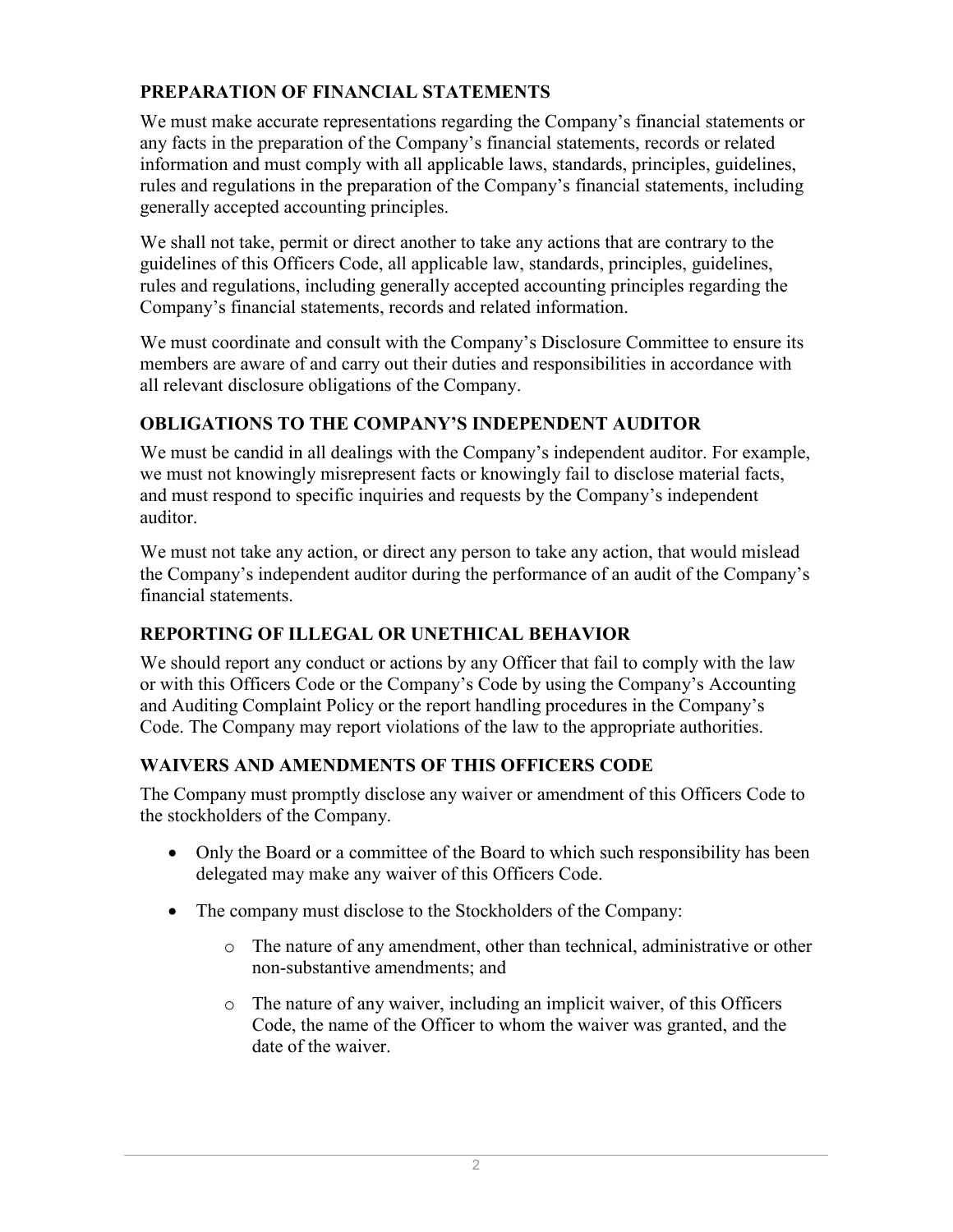### **ACKNOWLEDGEMENT**

I acknowledge that I have received the NorthWestern Energy Code of Ethics for the Chief Executive Officer and Senior Financial Officers. I understand that I am responsible for complying with the contents of this Officers Code as such pertains to my duties.

 $\sim$   $-06'00'$ Digitally signed by Bob Rowe Date: 2021.05.04 16:41:13 -06'00'

Signature

\_\_\_\_\_\_\_\_\_\_\_\_\_\_\_\_\_\_\_\_\_\_\_\_\_\_\_\_\_\_\_\_\_\_\_\_\_\_\_\_\_\_\_\_ **CEO** 

Name Printed

May 4, 2021

Date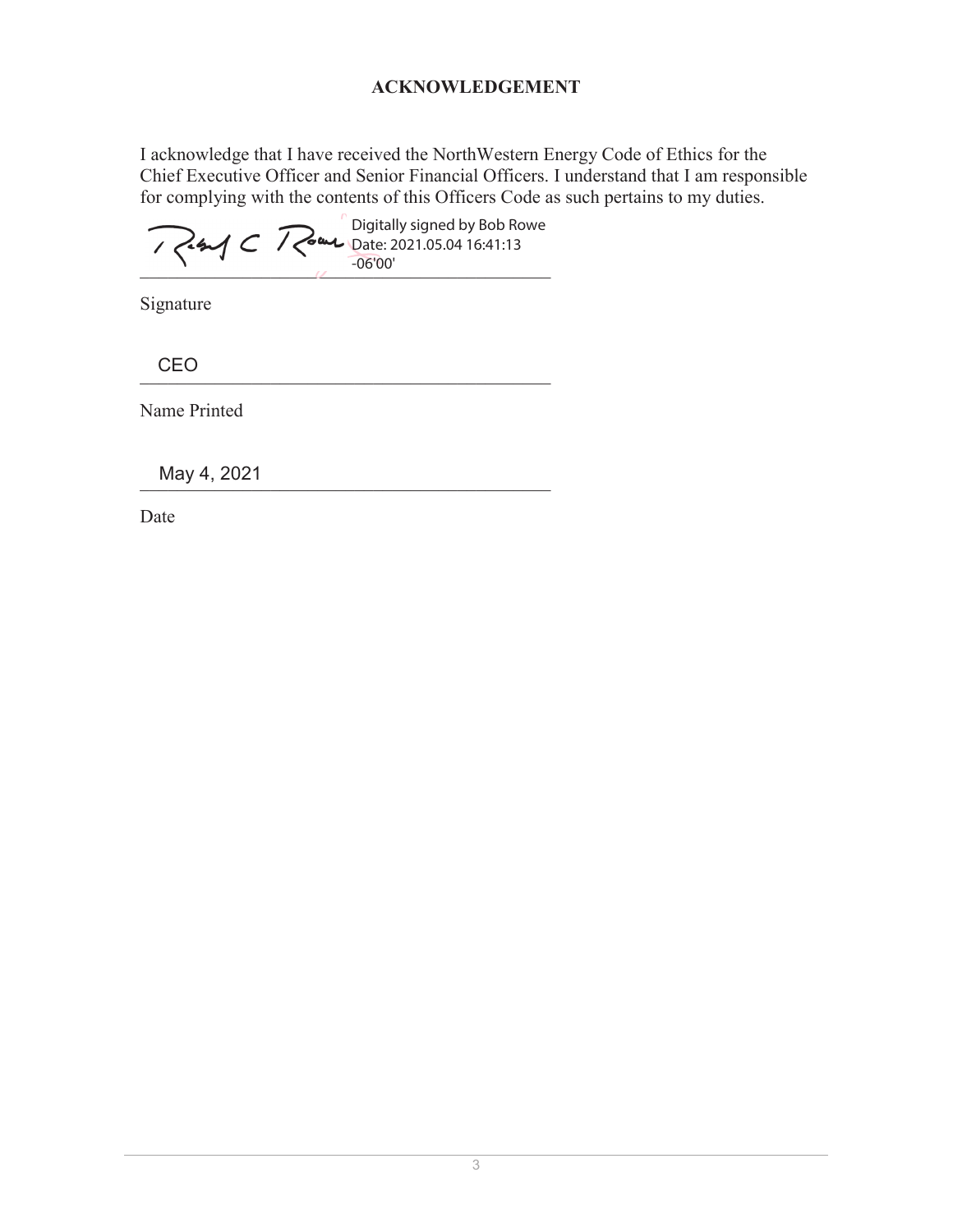### **ACKNOWLEDGEMENT**

I acknowledge that I have received the NorthWestern Energy Code of Ethics for the Chief Executive Officer and Senior Financial Officers. I understand that I am responsible for complying with the contents of this Officers Code as such pertains to my duties.

 $UUUV$   $VVWW$   $VVWW$ 

Signature

\_\_\_\_\_\_\_\_\_\_\_\_\_\_\_\_\_\_\_\_\_\_\_\_\_\_\_\_\_\_\_\_\_\_\_\_\_\_\_\_\_\_\_\_ Crystal Lail, VP & Chief Financial Officer

Name Printed

\_\_\_\_\_\_\_\_\_\_\_\_\_\_\_\_\_\_\_\_\_\_\_\_\_\_\_\_\_\_\_\_\_\_\_\_\_\_\_\_\_\_\_\_ May 6, 2021

Date